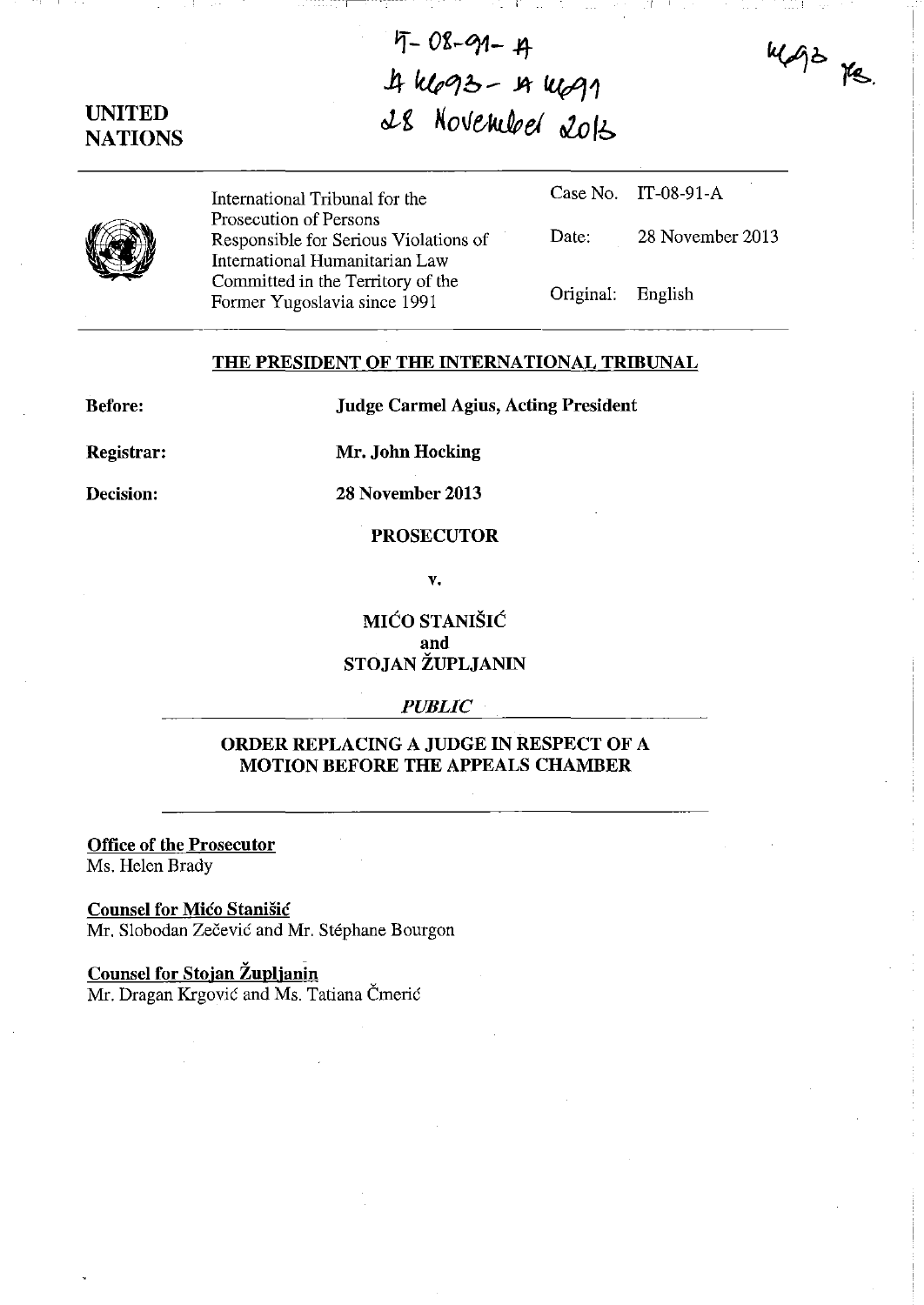**I, CARMEL AGIUS,** Acting President of the International Tribunal for the Prosecution of Persons Responsible for Serious Violations of International Humanitarian Law Committed in the Territory of the former Yugoslavia since 1991 ("Tribunal");

**NOTING** "[Z]upljanin's Second Request to Amend his Notice of Appeal and Supplement his Appeal Brief', filed by Defence Counsel for Stojan Zupljanin ("Zupljanin") on 9 September 2013  $("Motion";<sup>1</sup>$ 

**NOTING** that President Theodor Meron is Pre-Appeal Judge and Presiding Judge in the present **case;2** 

**CONSIDERING** that President Theodor Meron has withdrawn from considering the Motion, and has assigned me to consider the Motion in his place in accordance with Rule IS(A) of the Rules of Procedure and Evidence ("Rules"); $<sup>3</sup>$ </sup>

**NOTING** that, pursuant to Rule 21 of the Rules, the Vice-President shall exercise the functions of the President in case of the latter's absence or inability to act;

**NOTING** that, pursuant to Rule 22(B) of the Rules, I have been elected as Presiding Judge of the Appeals Chamber in respect to the Motion;

**PURSUANT** to Rules 15(A) and 21 of the Rules;

**HEREBY ASSIGN,** with immediate effect, Judge William Hussein Sekule to replace President Theodor Meron on the Bench for the purposes of considering the Motion;

**HEREBY ORDER** that the Bench in *Prosecutor v. Mico Stanisic and Stojan Zupijanin,*  Case No. IT-08-91-A, for the purpose of the adjudication of the Motion, shall therefore be composed as follows:

2 Order Designating a Pre-Appeal Judge, 15 April 2013.

<sup>&</sup>lt;sup>1</sup> The Office of the Prosecutor filed a response to the Motion on 13 September 2013. *See* Prosecution Response to Župljanin's Second Request to Amend his Notice of Appeal and Supplement his Appeal Brief, 13 September 2013. Zupljanin filed a reply on 16 September 2013. *See* Reply to Prosecution's Response to [Z]upljanin's Second Request to Amend his Notice of Appeal and Supplement his Appeal Brief, 16 September 2013.

 $3$  Order Assigning a Motion to a Judge, 10 September 2013, p. 1.